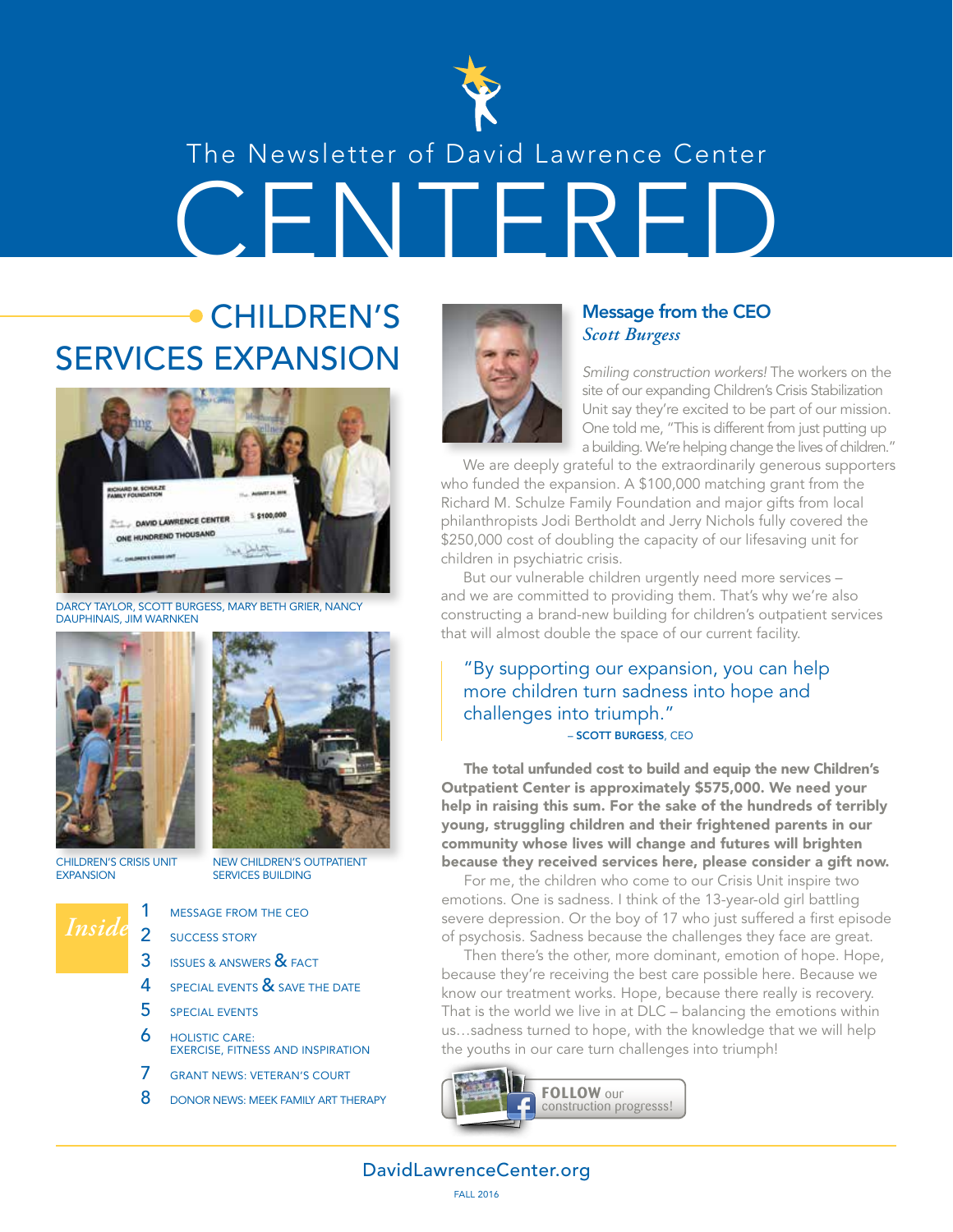

#### DAVID LAWRENCE CENTER BOARD OF DIRECTORS 2016 - 2017

Scott Burgess *Chief Executive Officer*

Douglas Johnson, PhD *President* Russell Budd Allison Durian

Polly Keller\*

Brian V. McAvoy, Esq.

Robert Magrann

William O'Neill, Esq.

Sheriff Kevin Rambosk

Michael V. Reagen, PhD

L. Patt Schneider, PhD

Viola Steffan

Pablo X. Veintimilla

\**Honorary Board Member*

#### MISSION

Restoring and rebuilding lives by providing compassionate, advanced and exceptional mental health, substance abuse and integrated healthcare solutions, available to all.

#### **VISION**

To lead the way in transformational care so every individual assisted can achieve what is possible.

David Lawrence Center is a not-for-profit, 501(c)(3) organization and is accredited by the Joint Commission on Accreditation of Healthcare Organizations. The Center is funded in part by the State of Florida Department of Children and Families (DCF) and the Department of Housing and Urban Development (HUD), Collier County Department of Housing, Human and Veteran Services, and private donations made through fundraising efforts.

### SUCCESS STORY

#### A Young Woman Takes Back Her Life



Mejia. I'm 17 and in my last year of high school. Growing up, I was a happy child. I always tried to see the positive side. I wanted to be a doctor or a lawyer.

My name is Alma

*By Alma Mejia*

But during my childhood, I went through a lot. I was bullied at school and by a family member. Since I called everyone at school my "friend," and I would say I was "just having problems with my friend," no one took my problems seriously. People I felt I could trust were part of the bullying, the abuse.

When I was 10, I was raped. I tried to tell people in my family. But I was afraid

#### "I no longer constantly have suicidal thoughts. Now my therapist and I talk about goals."

#### – ALMA MEJIA, DLC CLIENT

they'd say, "If you misbehave, we'll send you back to that person's house." Mom worked a lot and I was constantly at the babysitter's house. I never had a person I could look up to. Me and my younger sisters raised ourselves. So I kept the rape inside me. I became hateful, angry. I no longer really cared about the positive side. Everything was negative. Mom and I had huge arguments. Once she was yelling at me, "You have problems. You act like you were abused." So I let out about the rape. She got quiet, but gave me no comfort.

In middle school, it was the same thing. I was always angry. I was getting bullied. I was cutting myself a lot and always wore a jacket to hide my injuries.

In high school, I started making new friends with different perspectives on life. I tried to put on a positive face. But when I opened up to my friends, they didn't want to hear about the sad things that happened in my life. So I started distancing myself.

I tried to kill myself many times by drinking Clorox, cutting and hanging. The first time I tried, I was in my first year of high school. I was overwhelmed and didn't feel I could talk to anyone. I ended up in the DLC Children's Crisis Unit. Back home, one day my mom started yelling at me. That triggered something inside me – the desire to try again. If my mom could talk down on me so bad, it seemed like it was just a normal thing that I tried to kill myself. No one seemed to care if I lived or died.

I was Baker Acted many more times to the Children's Crisis Unit for trying to harm myself. When I went home, things were changed for a moment, then everything went back to the way it was before. With anger and pain, I kept wondering, *Why do I have to take my life for people to listen to me?*

My last time, I stayed in the Crisis Unit for a month. I learned that I have bipolar disorder and depression. After leaving the Crisis Unit, I had treatment for three months in a residential program outside the county. Now I'm back home and much better. I continue to get a lot of support from DLC, like medication management with a psychiatrist, case management services and individual therapy.

A therapist from the Center comes to my home each week and we talk. I no longer constantly have suicidal thoughts. I don't even have to talk to my therapist about this; it's not there. Now we're talking about goals. I'm going to graduate high school in June of 2017 and I'm planning to go to college. As a career goal, I want to work with children who are disabled.

I'm still trying to understand my emotions, and practicing my coping skills. I'm on my medication now. My relationship with my mom is great. At the slightest little thing, she'll ask me, "What's wrong? Are you ok? Do you need anything?"

*Here is my message for other children going through what I did: When you go to DLC, you may feel uncomfortable. You may think it's not going to work. But it really does. DLC will take the first step. You have to take the next step.*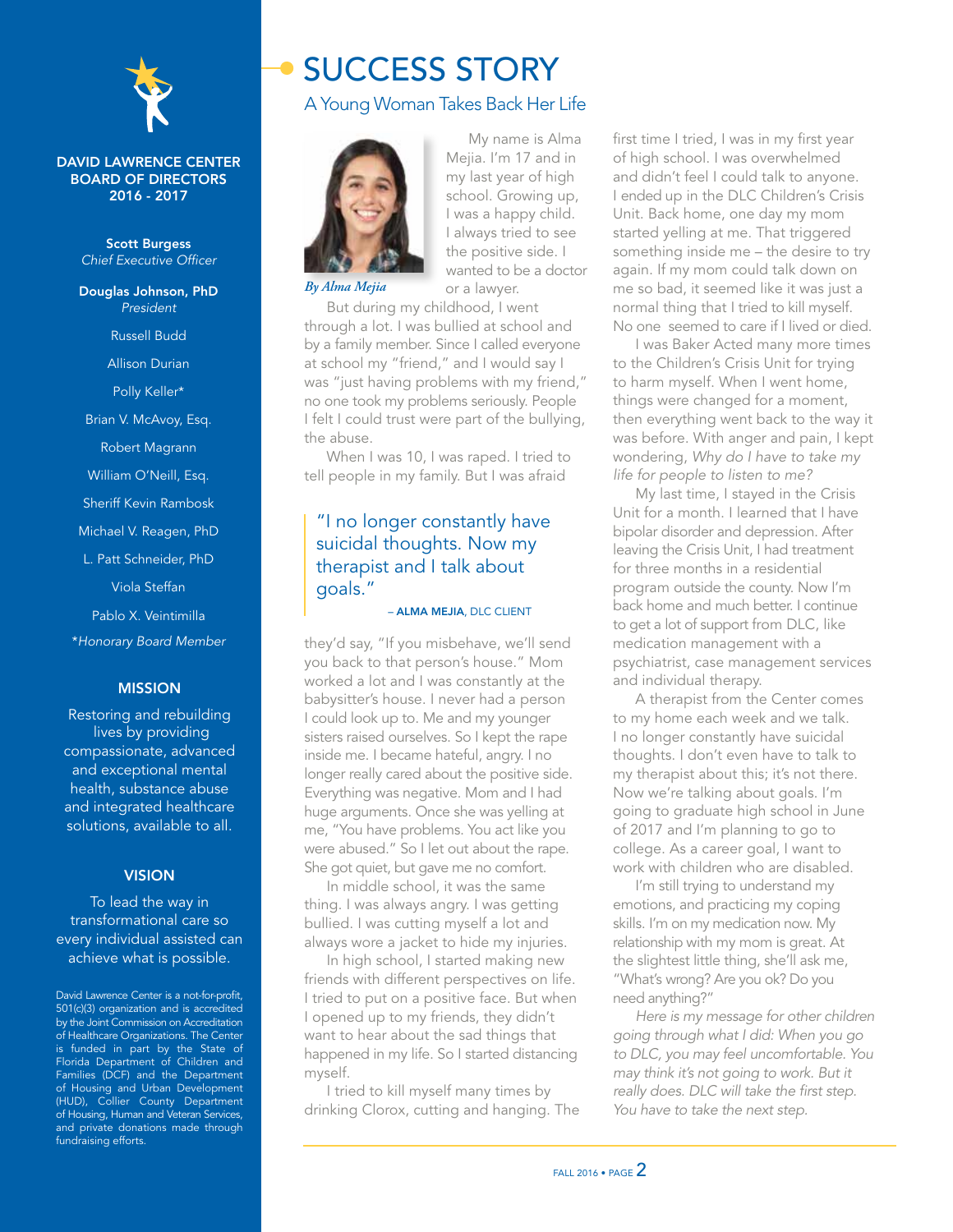# ISSUES & ANSWERS

#### About Battling Peer Pressure *How to Help Youth in the Face of Coercion*



A national research study demonstrated that kids who played a driving video game while their friends were watching took more than twice the number of risks compared to those playing the game alone. This outcome points to the

*By Nancy Dauphinais, DLC Chief Operating Officer*

well-known phenomenon of peer pressure. Seeing others take risks and achieve goals can be part of a healthy "social learning process that spurs us on to

 greater growth. However, kids often give in to peer pressure because they want to be liked, to fit in, or

they worry that other kids might make fun of them if they don't go along with the group. This kind of peer pressure can lead kids to engage in unhealthy and even dangerous behaviors.

#### "Peer pressure can lead kids to engage in unhealthy and even dangerous behaviors." – NANCY DAUPHINAIS, DLC C.O.O.

The reality is that most students are offered drugs or alcohol by a peer before they graduate from high school. Using substances can impair kids' ability to make good decisions, and this can make them even more susceptible to peer pressure. This can lead to additional substance use, or other risky behaviors such as having unplanned sex or driving while under the influence.

To help the kids you care about make the best choices possible in the presence of peer pressure, consider the following tips:

- Build their self-confidence
- Talk to teens about your values and beliefs
- Get to know their friends
- Advise them to "choose their friends wisely." If they choose friends who don't use drugs, smoke cigarettes, skip class or lie to their parents, then they are less likely to do these things either
- Discuss the kinds of pressure they may experience before attending a party or social event and rehearse different ways to say *no*
- Develop a "bail-out" signal for times when it's hard to say *no*. Make sure you're accessible (or designate another responsible adult) so that you can remove them from a high-pressure situation
- Affirm and positively reinforce your teenagers when they make good choices
- Encourage teens to ask themselves these questions before making a decision:
	- What are all my options?
	- What are the pros and cons of my decision?
	- Who else will be affected by my decision?
	- Could this decision get me into trouble? What kind?
	- Is this the right thing to do or just the easiest thing to do?
	- Will this decision make me feel good about myself?
	- Will it make my family proud of me?
	- Will it put my personal goals in jeopardy?
	- What kind of example am I setting?

Whether their peers are cajoling your child to break your house rules or to entertain illegal and unhealthy risks, peer pressure is rampant for adolescents and teens. The best defense is having an open dialogue about how your child can resist the temptation and walk away with a stronger character.

*If you need help talking to your kids about peer pressure, consider taking a free David Lawrence Center parenting class. For more information, call 239-263-4013.* 





*In 2011, average daily census of the Children's Crisis Stabilization Unit was less than two children; in fiscal year 2015, this climbed to almost four children per day. Currently, on many days, we experience well in excess of our four-bed capacity, necessitating the use of temporary beds or, as a last resort, transfers to other facilities. The expansion will bring bed capacity to eight, so we can meet our children's needs now and into the future.*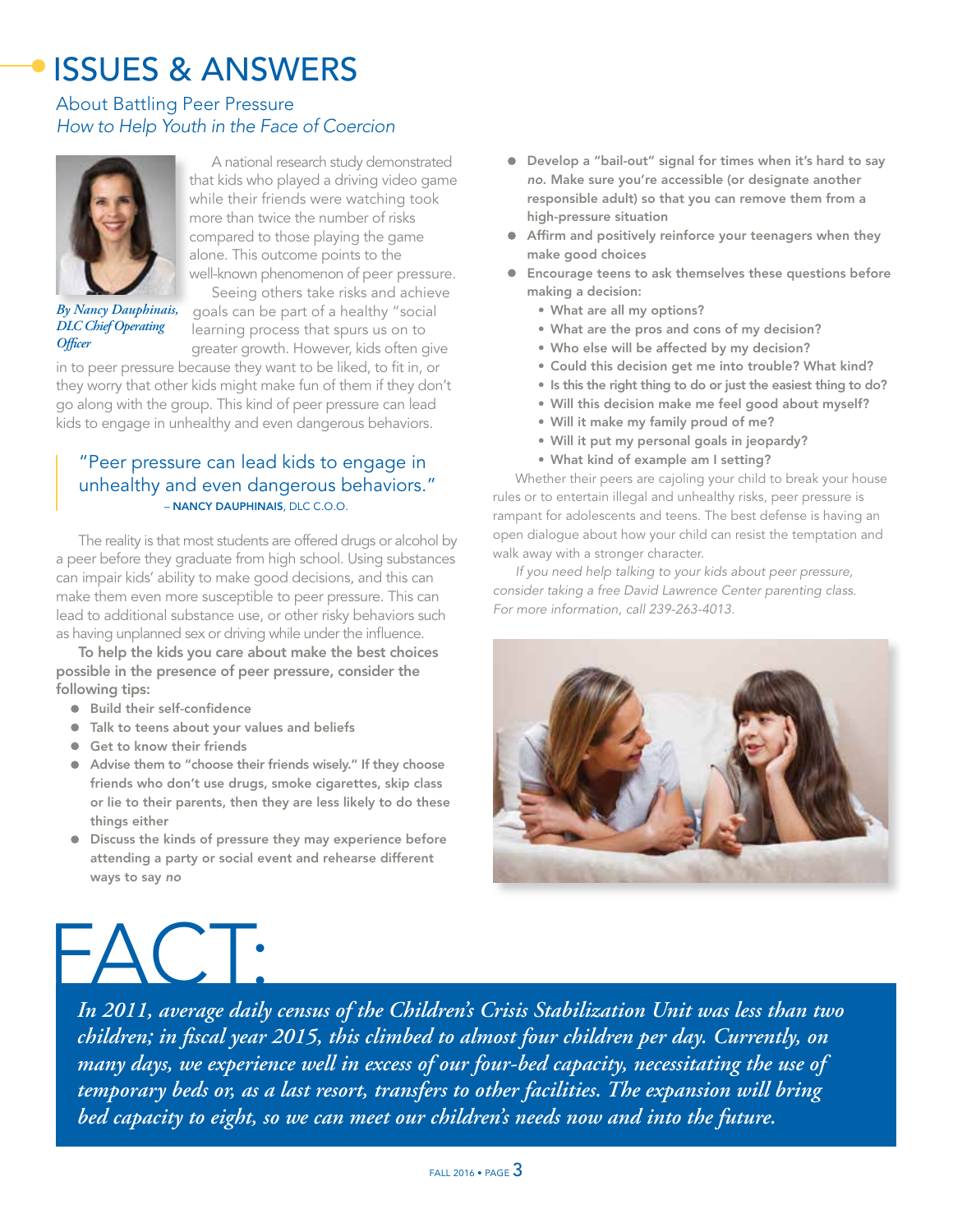# SPECIAL EVENTS David Lawrence Center



RYAN AND TRISTA MEISTER, STEPHEN, ALANNA AND AMANDA JARON



SUE LENNANE, GEORGE ZUNDELL ISABELLE BOWEN, JAKE BOWEN



BRUCE MCANDREWS, TJ MEISTER

SAVE THE DATE *.................. ..................*

#### Baseball Season KickOff

*Thanks to our generous sponsor, Stonegate Bank, this August, our donors, employees, board members and their families were treated to a night at the ballpark and a kick-off to a great new fiscal year as the Fort Myers Miracle took on the Palm Beach Cardinals! To help get things started, CEO Scott Burgess got to throw the first pitch!*

#### CHIP-IN FOR DLC GOLF TOURNAMENT OCTOBER 21, 2016

Join us for the Third Annual Chip-In for DLC Golf Tournament, to be held at the beautifully appointed Wyndemere Golf and Country Club. The lunch and registration begin at 11:30 am, tee-off is at 1:00 pm. The



J.M.Laughlin

tournament will be played in an 18-hole scramble with four-person teams. Participants who enter as individuals will be placed on a team. Following the tournament, at 5:30 pm, will be a casual awards cocktail reception where spouses, guests and other non-golfers are welcome to join the festivities.

Individual players are \$250 per person; teams are \$1,000 per foursome; and awards cocktail reception tickets only are \$50 per person.

#### J MCLAUGHLIN SIP-AND-SHOP DECEMBER 2, 2016

J McLaughlin's at Venetian Village will once again give a

15 percent donation from their sales to DLC. Don't miss out on this great opportunity to peruse their classic, yet contemporary American sportswear and accessories while benefitting the DLC mission. Stop by from 1:00 - 5:00 pm and enjoy refreshments and shopping for a purpose while browsing their new line or fall sales.

#### MAGICAL MUSICAL TOUR – DANCING THROUGH THE DECADES ANNUAL GALA JANUARY 13, 2017

Shine up your dancing shoes for David Lawrence Center's 2017 Gala, to be held at The Ritz-Carlton, Naples Beach Resort. This signature event promises a



memorable evening of dining, dancing and fundraising in celebration of the Center's five decades of serving our community.

Gala Co-Chairs, Jill and Michael Basden, Jackie Cronacher, Sheila Johnson, Linda Richards Malone, Vickie Nolen, Caroline Ridgway, Wynnell Schrenk, Robin and Pat Stranahan, Christine Williamson, Sue Lennane and George Zundell, promise a fun evening with a world-famous fabulous band and live entertainment inspired by the 1960s through today. Whether you like swing, Motown, rock or disco, there will be something for everyone. The cost to



 attend is \$550 per person or \$1,500 per patron. There are also a variety of sponsorship opportunities.

GALA CO-CHAIRS

*For sponsorship or ticket information, visit DavidLawrenceCenter.org or call (239) 304-3505.*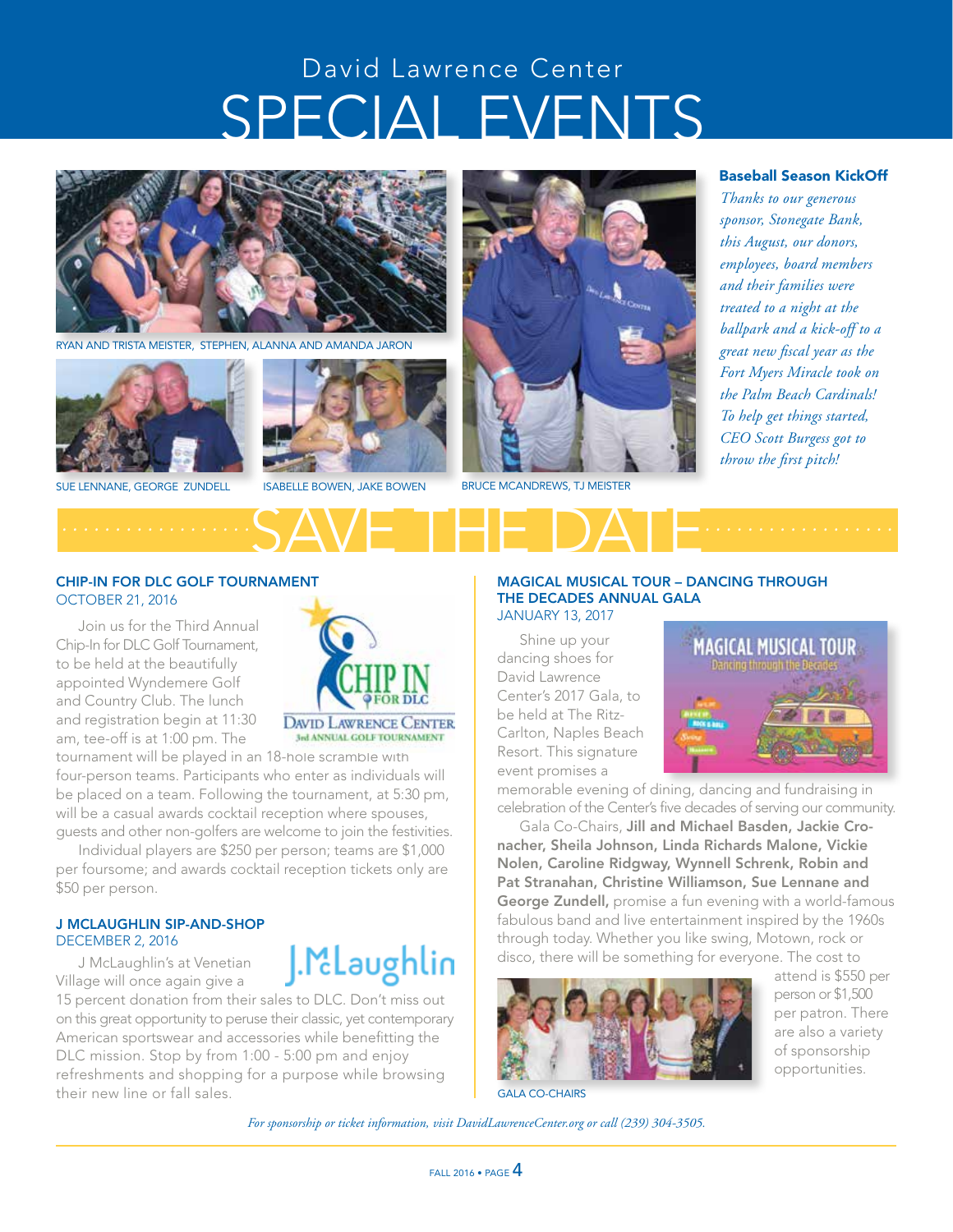# SPECIAL EVENTS David Lawrence Center



GLENN GRAHAM, SAMANTHA BRANDA, HANNA FOUTS, AMY CARTER, RYAN CARTER



MATT GANZAK, SACHI CASTANEDA, ALEX DAANE, CASEY POTTER, ALLISON DURIAN



KRISTI PICKARD, PRISCYLLA OLIVA, TRACY DUHANEY, BARBARA WOODCOCK, SCOTT WOODCOCK



SARA IANNACCONE, STEVE IANNACCONE, ANDY BEIGHTS, AMANDA BEIGHTS



TYLER MCMACKIN, JENNIFER LEETE

#### Young Executives Sunset Cruise

*Over the summer, more than 135 young professional advocates and friends boarded the Naples Princess in support of the DLC Young Executives Fifth Annual Sunset Cruise. The event raised nearly \$3,000, thanks to the generosity of our sponsors, Lutgert Insurance, Advocate Home Care, HBK CPAs & Consultants, Flexi International Software, Inc. and Tavern on the Bay, who hosted the after-party.*



HONOREES



DRUG FREE COLLIER CORE CLUB SKIT



HONORABLE JANEICE MARTIN, SHERIFF KEVIN RAMBOSK



AREN BROCK, BLAKE BECKER



THERESE AND BRIAN BENSON

#### Recovery Month Awards **Ceremony**

*In September, more than 300 guests joined us at the Annual Recovery Month Awards Ceremony where we honored Polly Whiting, Leslie Weidenhammer, Walter Kopka, David Lawrence Center Young Executives and Terry Cox for their outstanding contributions to the recovery community. A special in memoriam acknowledgement was also given on behalf of Kathryn Leib-Hunter for her life's work at NAMI. Sponsors, education partners, a small raffle and personal donations helped make the dinner free to attend. Special thanks to our benefactor sponsors – Hazelden Betty Ford, Sovereign Health, DLC Alumni Association, St. Matthew's House and Regions Bank.*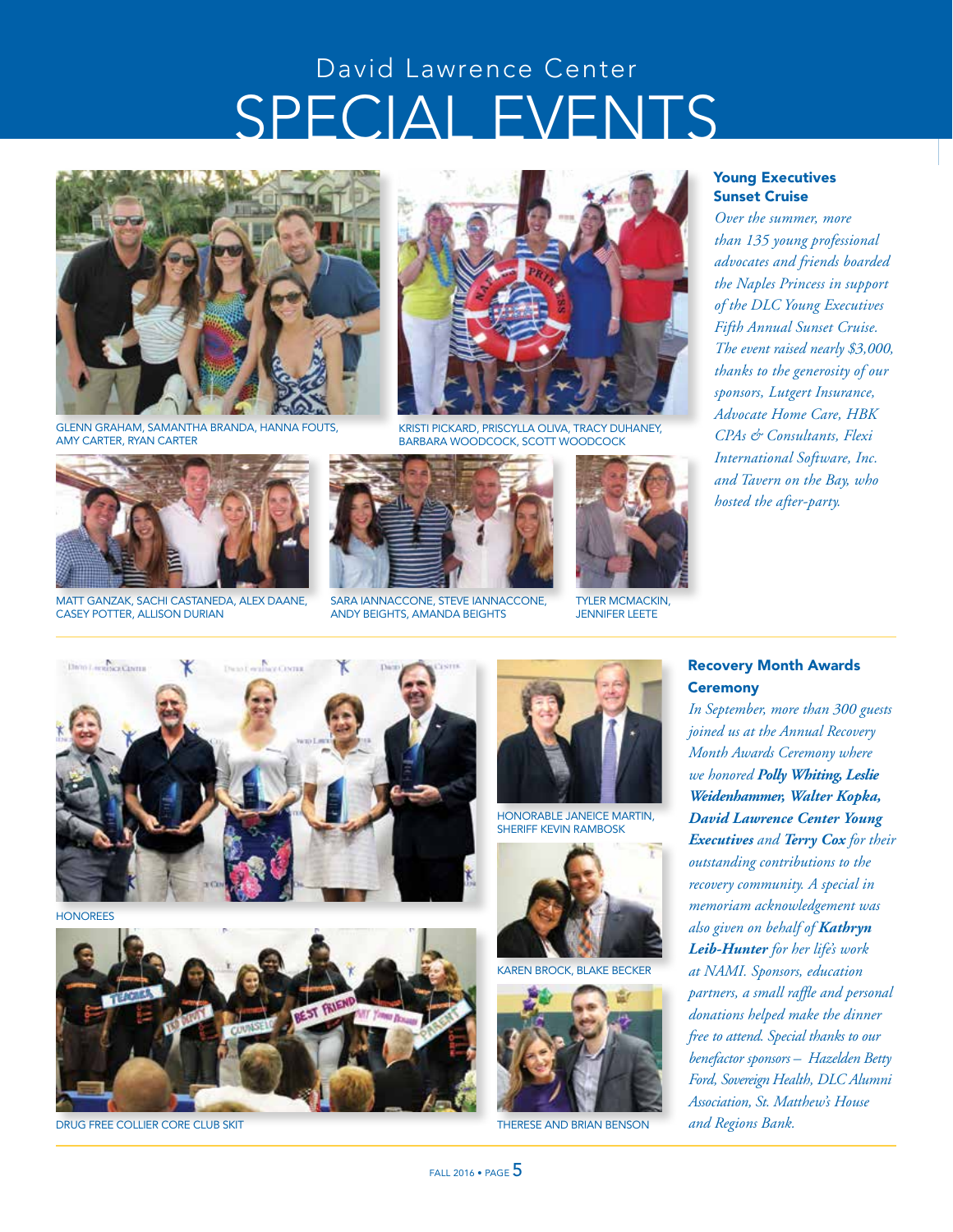# HOLISTIC CARE

#### Exercise, Fitness and Inspiration Providing Profound Physical and Mental Benefits to DLC Clients



*By: Nino Magaddino, Owner, Max Flex Fitness*

Over the last year, through our amazing partnership with DLC, our trainers have been working with adults in the Crossroads residential substance abuse program, and children at the Crisis Stabilization Unit. We're surprising them with the very real, very deep physical and mental benefits of exercise and fitness training and motivating them with personal stories of perseverance. These adults are not our usual

demographic – people wanting to feel healthy, look good. They are just coming off drug or alcohol abuse, sobriety is new, their bodies are going through physical changes, and many are not happy. But when we encourage them, motivate

#### "We are surprising them with the very real, very deep physical and mental benefits of exercise and fitness and motivating them with personal stories of perseverance." – NINO MAGADDINO, MAX FLEX FITNESS

them, get them moving around, get them sweating – at the end of the workout, they're beaming and smiling.

When we first started, some adults had anxiety, depression. Mood swings – one day happy, the next day, they want to be left alone. But after 30 days, we saw a huge difference in those who participated in classes regularly. They looked healthy, their personal hygiene looked better, they seemed happier, their mood swings weren't so extreme.

The children are dealing with low self-esteem, anger



JASAND ROSS, ANDREW BILLINGS, JENNIFER DENIKE, JOHN CONNER, BRYSON ALLBRIGHT, ROLAN MILLIGAN, JOSH DEER, CLIF MARSHALL





ROLAN MILLIGAN ANDREW BILLINGS, JENNIFER DENIKE

issues, and histories of attempted suicide. When we started, we saw that some kids were a little introverted, some were hyper. As we worked with them, the focus and structure of exercise got them motivated and happier. We talk with them about how exercise and training can be an outlet for anger and anxiety. How it can help them develop a positive outlet and outlook. How exercise can make them more prone to make healthier choices, and want to be around more positive people.

I'm in recovery myself, for 15 years. I see a lot of myself in these children. They need some guidance, encouragement, direction. They're talented, unique children. They're looking for someone to say, like we do: "You can do this. You deserve this. You're special."

To help us deliver this message of hope and encouragement, we recently surprised the clients with a VIP coaching session, when we brought four NFL draft picks representing the Dallas Cowboys, Cincinnati Bengals and Buffalo Bills to train alongside, mentor and coach them. The star-struck kids were especially moved by the personal stories each player shared about what they had overcome in their own lives.

One nine-year-old child who had experienced a great deal of painful trauma, said, "It was the most awesome day of my life."

Outreach like this displays how an individual can achieve success no matter what their circumstances in life. The day proved to be a real treat. The players' presence and generosity inspired clients to want to work out harder and prove to the players that they could do it.

This awesome fitness collaboration with DLC is making a real difference in children's and adults' lives. We're showing them the importance of fitness, exercise, well-being. How training can play a role in turning their life around. Our coaches see each day as a blessing to be able to work to inspire these clients.



MAX FLEX FITNESS COACHING SESSION

We welcome donations of new or used fitness equipment, and contributions to fund fitness education and training sessions. *Call Darcy Taylor, Director of Constituent Relations, at 239-354-1419 for more information.*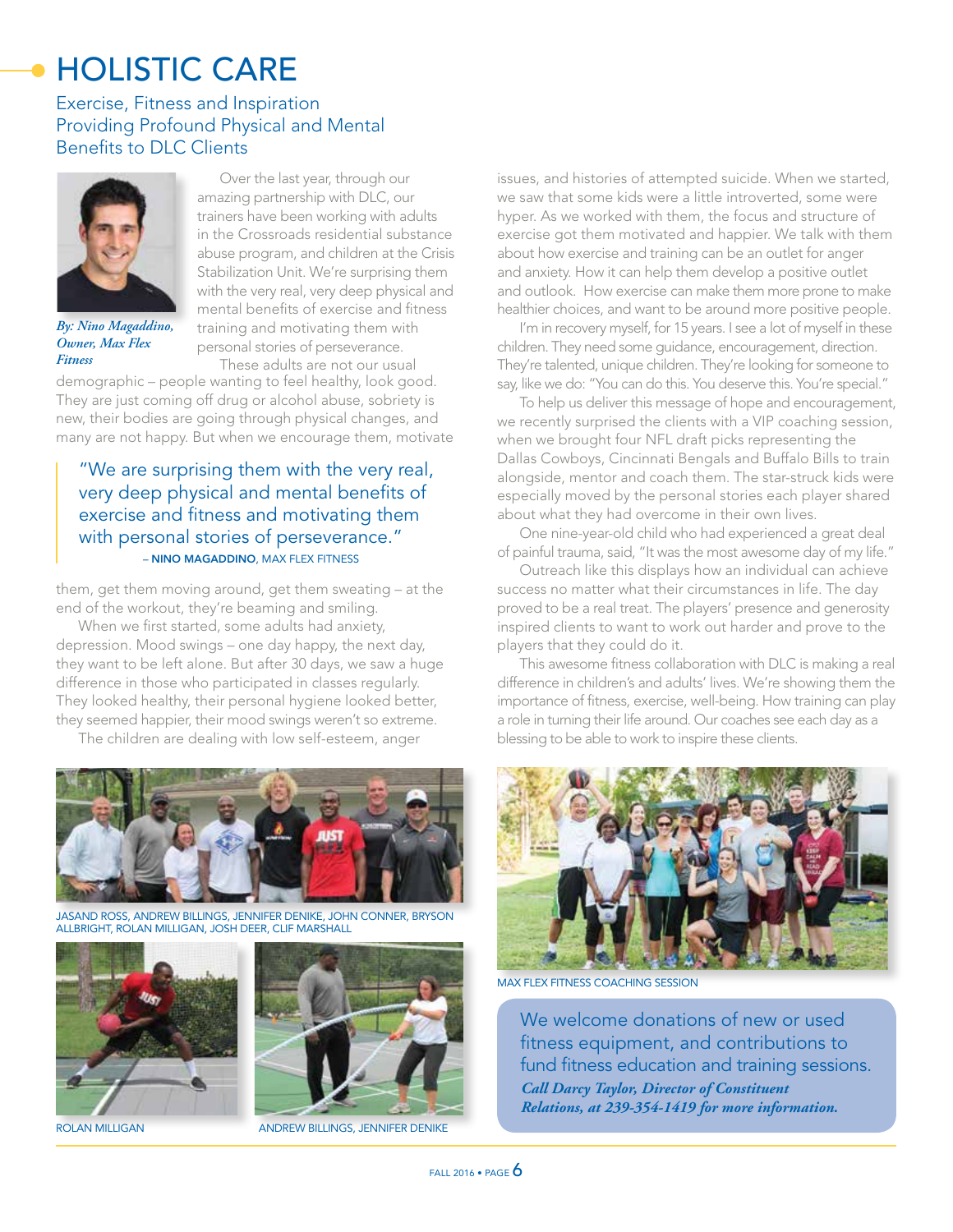## GRANT NEWS

#### State of Florida Funding Expands Collier County Veterans Treatment Court

Thanks to the advocacy efforts of Senator Garrett Richter and Representative Kathleen Passidomo, along with the approval of Governor Rick Scott, David Lawrence Center, in conjunction with the 20th Judicial Circuit Court, received a legislative appropriation of \$105,000 to formally establish and expand the Collier County Veterans Treatment Court.

According to the National Association of Drug Court professionals, "One in five veterans has symptoms of a mental health disorder or cognitive impairment. One in six veterans who served in Operation Enduring Freedom and Operation Iraqi Freedom suffers from a substance abuse

#### "Now our team is equipped to more effectively manage the needs of those veterans while also holding them accountable." – HONORABLE JANEICE MARTIN, 20TH JUDICIAL CIRCUIT

issue. Research continues to draw a link between substance abuse and combat-related mental illness. Left untreated, mental health disorders common among veterans can directly lead to involvement in the criminal justice system."

Veterans Court is modeled after Drug Court, which began in Collier County in 1999, and Mental Health Court, which launched in Collier County in 2007. It is designed to coordinate mental health and substance abuse services for adults with former military service who suffer from a militaryrelated mental illness, traumatic brain injury or substance abuse disorder and have been arrested for a criminal offense.





The goal of Veterans Court is to provide veterans with effective treatment

and rehabilitation as well as alternatives to incarceration, so they will have the skills necessary to maintain a drug-and alcohol-free life, abide by the law, and establish positive and productive relationships with their families, their employers and their community. Any veteran with a history of military service, regardless of their discharge status, is eligible for evaluation for the program.

This new funding allowed for the addition of two new clinical staff who are both veterans to provide case management, outreach and peer mentoring support services. These team members will help identify appropriate candidates earlier – soon after arrest – and then provide them with more intensive support and supervision, a model proven highly effective in Mental Health Court.

Additional services provided by DLC include jail outreach and assessment services; case management; substance abuse and mental health treatment services, including drug and alcohol testing; rehabilitation guidance; and employment and housing assistance.

Through this structured court-based program which lasts an average of 12 months, participants attend court regularly where their progress in treatment is discussed with the entire team, including the judge. A participant's successful completion of the program and all probation terms may lead to reduction or even dismissal of their charges. Entry into the program is voluntary, but once accepted, compliance is required.

Honorable Janeice Martin, who presides over all three Collier County treatment courts, states, "The State Attorney's Office has done an excellent job of selecting and approving the really tough cases that need us the most."

The Veterans Treatment Court is a community-coordinated effort between David Lawrence Center, Office of the State Attorney, The 20th Judicial Circuit Court, Department of Corrections, Office of the Public Defender, the Collier County Sheriff's Office, the Veterans Administration and the Veterans Helping Veterans Volunteer Mentor Corps.



JUDGE JANEICE MARTIN, SERGEANT LESLIE WEIDENHAMMER, KATIE BURROWS, CARLOS RUIZ